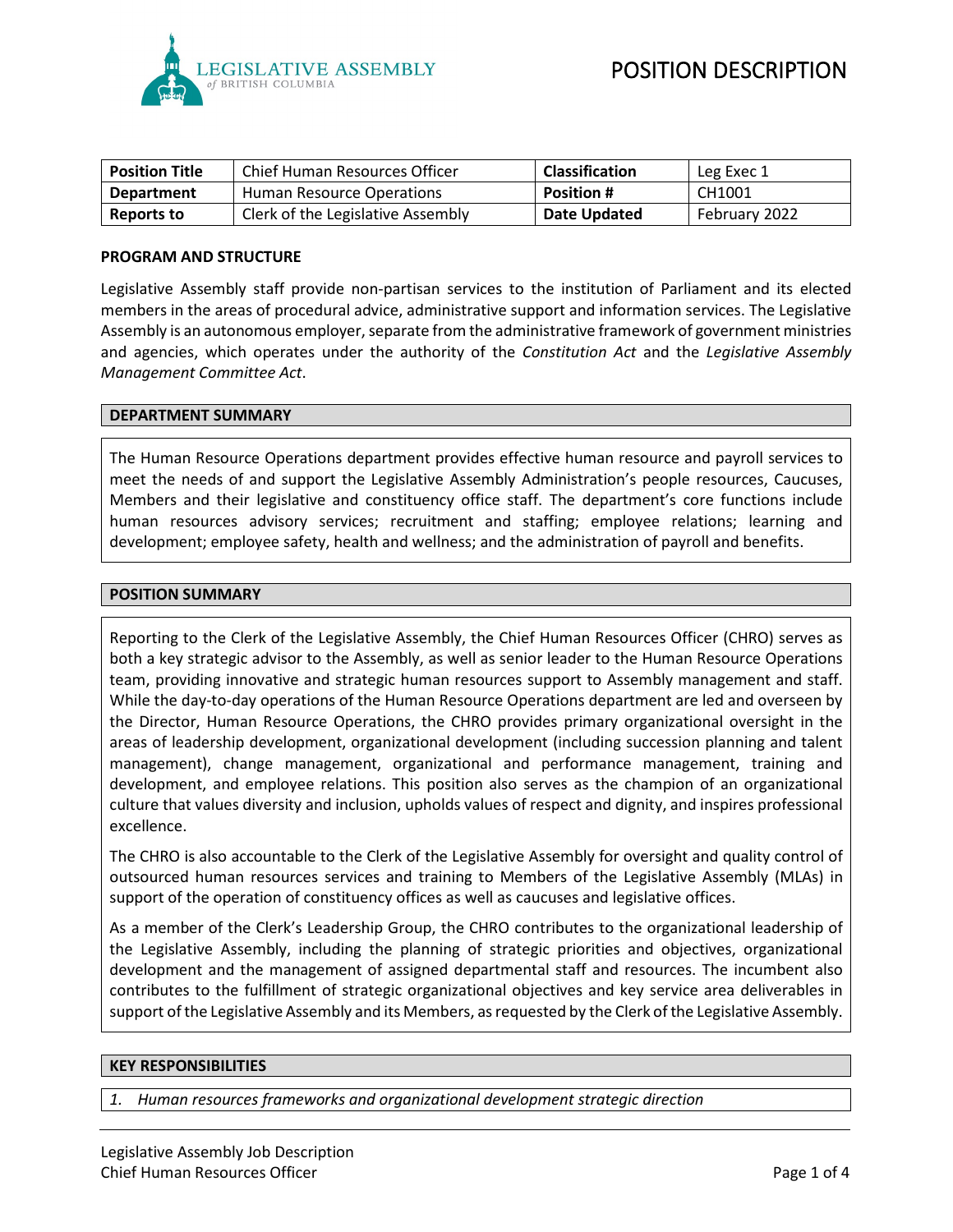- Provides leadership in the development and implementation of multi-year human resources strategy; collaborates at the organizational level to determine priorities by serving as the influential voice for HR strategies, philosophies, and initiatives within the Assembly.
- Develops and oversees the implementation of a strong performance management framework and succession plan that meets the needs of the Legislative Assembly.
- Develops and oversees the implementation of human resources strategies, programs, and initiatives relating to employee performance and organizational effectiveness (including strong engagement, recruitment, development, diversity, and retention strategies) as well as compensation, classification, and talent management frameworks to meet the talent needs of the Legislative Assembly Administration.
- Promotes innovative and successful strategies to foster a high level of visibility for the Assembly as an employer of choice.
- Promotes a culture of service and continuous improvement within the Assembly by designing and executing engaging learning and development and leadership development strategies.
- Ensures best practices are embedded in all human resource and organizational development programs.

# *2. Organizational culture and effectiveness*

- Provides leadership in the creation and maintenance of workplace environment and culture that is respectful, inclusive, diverse, and equitable.
- Develops and oversees powerful strategies to embed diversity, inclusion and cultural competency across the Assembly including awareness and education initiatives, programs that foster visible leadership commitment and equity outreach which align with, enhance and promote the Assembly's collaborative, inclusive and diverse organizational culture.
- Monitors, analyses, and identifies strategic needs, gaps, and risks, and prepares comprehensive response and mitigation plans to the Clerk of the Legislative Assembly.
- Proactively cultivates and enables a positive and engaging culture, and motivated workforce by developing innovative strategies, policies, practices and programs.
- Oversees, develops and ensures appropriate initiatives are implemented to improve organizational effectiveness through change management and learning strategies aligned to the Assembly's strategic vision and goals.

## *3. Human resources management and payroll services*

- Executive oversight of the provision of human resource and payroll services at the Assembly.
- Develops, oversees and executes human resource plans, strategies, and policy development in support of the overall operations of the Legislative Assembly Administration.
- Assesses organizational effectiveness and consults on the development of integrated solutions to support the Assembly's strategic vision, goals and objectives.
- Offers human resources advice on key organizational or management matters to the Clerk of the Legislative Assembly, the Clerk's Leadership Group, and the Senior Management Team.
- Provides leadership in a wide range of human resources services and initiatives designed to maintain the well-being of staff and build employee engagement and anticipates organizational capacity and talent development.
- Mediates conflicts in accordance with Legislative Assembly policy that lead to appropriate resolution.
- Provides leadership in the development of the Legislative Assembly's human resource policy suite, ensuring that it is reflective of current human resource standards and practices in the public sector.
- Leads the development of tools that enable supervisors to effectively analyze and evaluate employee performance and enable effective performance management.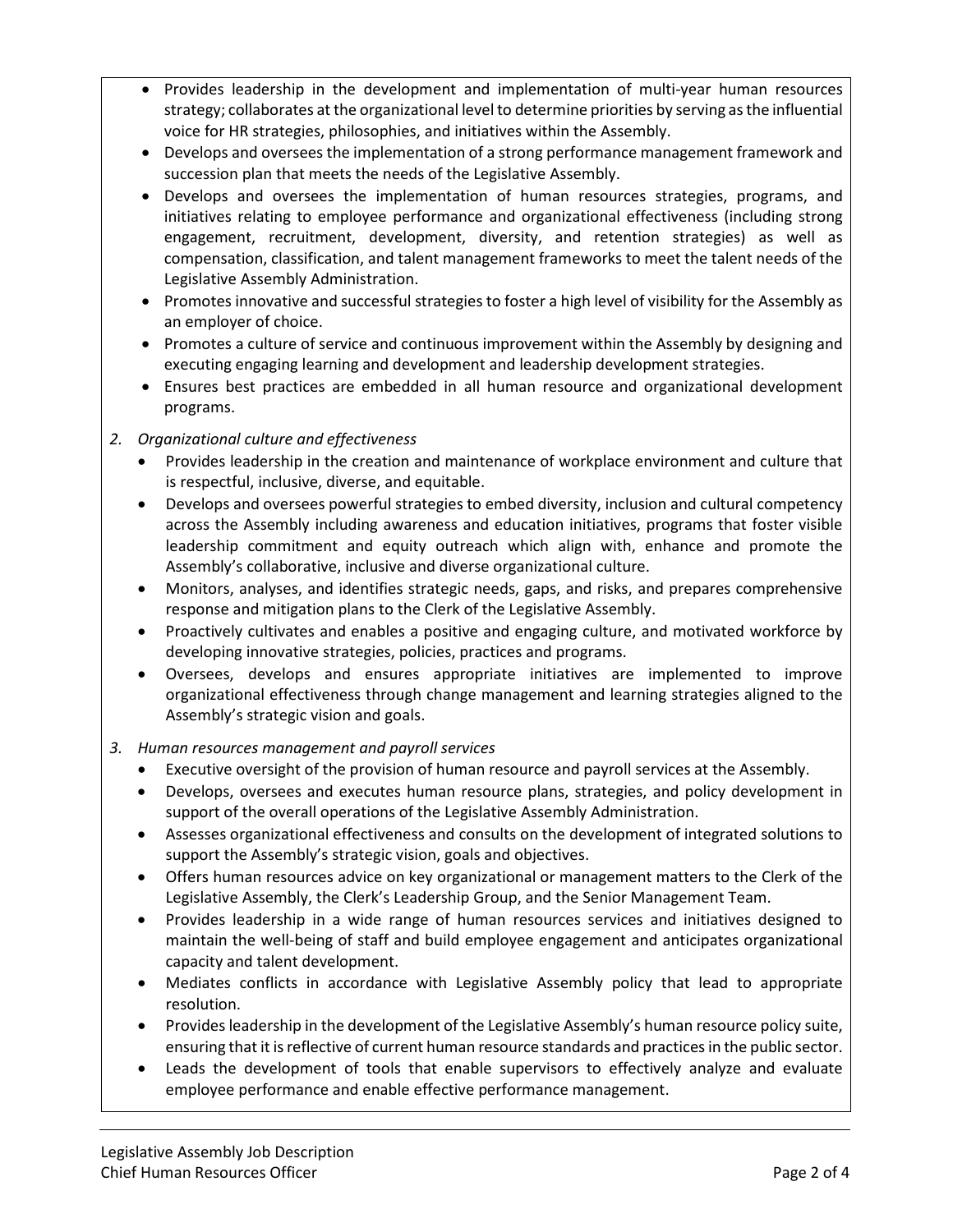- *4. Employee relations management*
	- Proactively cultivates and maintains positive employee relations with employees who belong to an association through strong management and communication practices.
	- Develops, manages and implements the employee relations strategy.
	- Acts as internal expert on collective agreements, labour relations, advising leaders and the Human Resource Operations team through policy and language interpretation.
	- Leads preparation and coaching through dispute resolution, including grievances and mediation.
	- Represents the Legislative Assembly in any matters relating to employee associations.
- *5. Other duties related to organizational development and human resources as may be assigned by the Clerk of the Legislative Assembly.*

## **ORGANIZATIONAL STRUCTURE**

Clerk of the Legislative Assembly

## **Chief Human Resources Officer**

Director, Human Resource Operations

#### **SELECTION CRITERIA**

## **EDUCATION, TRAINING & EXPERIENCE**

- Bachelor's degree in human resources, organizational development, business administration or a related field.
- Minimum of ten (10) years' experience in leading, developing, implementing large programs and projects in a complex environment. An equivalent combination of related education, training and experience may be considered.
- Minimum of five years of experience delivering innovative human resource programs within a fastpaced, evolving, and wide-ranging organizational setting.
- Minimum of five years of experience providing human resources advice to executives and senior managers on human resource management policy and practices and on a wide range of human resource matters.
- Preference may be given to candidates with:
	- o Chartered Professional in Human Resources (CPHR) designation
	- o Master's degree in a related field
	- o Experience as a human resources leader in a public sector or parliamentary environment

## **KNOWLEDGE, SKILLS & ABILITIES**

- In-depth knowledge of leading practices, policies, processes and evaluation tools in human resources, organizational development and diversity and inclusion.
- Knowledge of leading and innovative human resources research and topics.
- Knowledge of current employment laws in British Columbia.
- Demonstrated collaboration and interpersonal skills with the ability to communicate clearly and effectively, both verbally and in writing.
- Ability to bring challenging topics to the table in a constructive way and engage stakeholders in coming up with viable impactful solutions.
- Capacity to develop strong relationships with all staff, based on trust, respect, effective communication, and common goals.